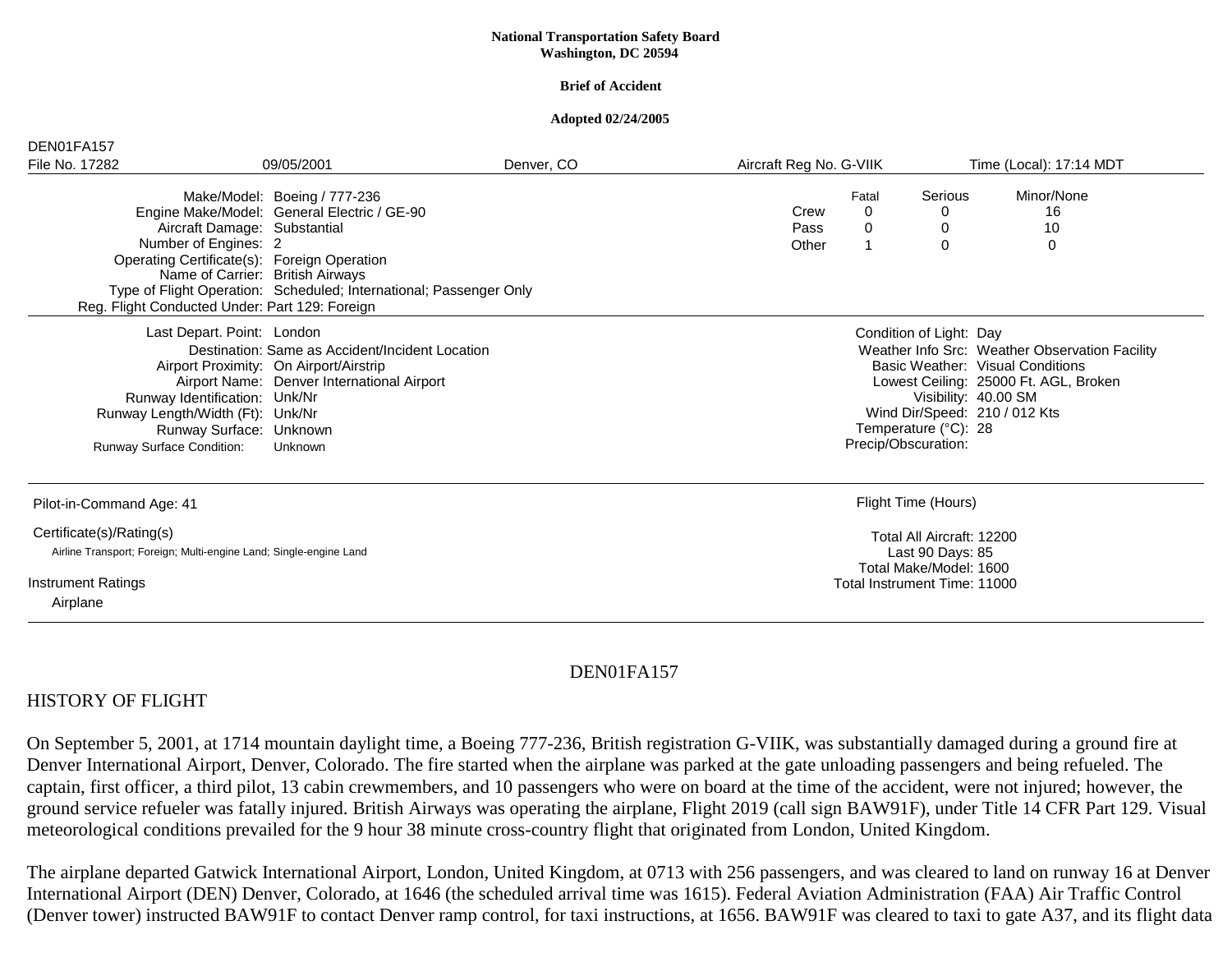recorder indicates that its auxiliary power unit (APU) was started at 1658 and its engines were shut down at 1706. A British Airways Senior Air Safety Investigator stated that the airline's Boeing 777's APU is normally started during taxi-in, and the airplane's electrical load is transferred from the main engines to the APU automatically via "no-break" technology when the engines are in idle, or during shut down. The captain for the flight said that during short time turn around, ground power is not used. He said that at the time of the accident, the airplane's electrical power supply was being generated by its APU.

The refueling hydrant truck was parked under the airplane's left wing, facing aft, and outboard of the left engine. Videos taken from DEN firefighting equipment showed that the hydrant truck had been chocked, and the hydrant truck's hydrant coupler had been attached to the airport's subsurface pit hydrant. The DEN fire department's video and a United Airline's maintenance-engineer also confirmed that the refueler had grounded the truck to the pit hydrant, and bonded the truck to the airplane's left main landing gear.

The maintenance-engineer said the refueler had raised the lift platform and had attached two hoses to the airplane's left wing refueling manifold system. As the maintenance-engineer approached the hydrant truck, he noted that refueling of the airplane had already started. He further stated that he frequently saw refuelers lower their lift platforms for head clearance comfort (during the refueling), and/or to receive their refueling requirements from a maintenanceengineer. He did not remember seeing the lift platform move on this occasion.

The maintenance-engineer said he positioned himself between the airplane's left engine and the hydrant truck to tell the refueler what fuel load should be put on the airplane. He said the refueler turned towards him and leaned down, with his back to the refueling hoses, to give him the amount of fuel that remained from the previous flight. He said the refueler had the dead-man fuel control (shut off device) in his left hand, and the hydrant truck's fuel flow meter was beginning to rotate rapidly. The last reading he remembered seeing on the fuel flow meter was 60 gallons. He further noted that the hydrant truck's turbo-diesel engine was running.

As the maintenance-engineer looked up at the refueler, he observed the inboard fuel hose separate sideways (forward, in relationship to the truck) from the airplane, and flap around "violently spraying fuel in all directions." He yelled at the refueler that the "hose was loose." The maintenance-engineer was immediately soaked with fuel and even swallowed some. He said the flames propagated up from the bottom of the truck, through the open lattice of the lift platform floor, and "engulfed the fueler." He immediately ran for a large fire-extinguishing bottle.

A second maintenance-engineer was standing inboard of the left engine when he "felt the heat and turned and looked to see a huge fire had broken out at the fuel truck [hydrant truck]." The airplane's captain was standing inside the airplane near the door to the jetway. He said that a flight attendant was the first crewmember to notice the fire; her alarm motivated him to move to a jetway window to view aft. He said that he observed a "fire near [the] left engine," and he ordered all remaining persons to immediately evacuate the airplane.

A pilot standing nearby said that a large ball of fire enveloped the hydrant truck and much of the airplane's left wing; he said the heat was very intense. He yelled to another person to call the fire department. He ran to assist a maintenance-engineer in retrieving a large fire extinguisher bottle. The fire department received the call at 1714, arrived at the scene at 1717, and immediately extinguished the fire.

Several civilian witnesses, inside the concourse, made the following observations: the first witness observed "men refueling [the airplane]. I saw the hose fly up and a spray covered the vehicle (looked like a jet of water). I then saw a small fire followed by a large ball of fire engulf the vehicle. Various people were running away from the vehicle as the fire continued to grow." She said she then thought there was some "smoke" or vapor before the fire started. She recalled the fire starting from the truck, but could not be specific whether it was from the basket or the body of the vehicle. A second witness "noticed that there was a spray of clear fluid coming from around where the people were refueling the jet. I thought it could be water, but noticed a number of the people running away and then thought it must be fuel. Shortly afterwards (1 second?) I saw the fuel explode and engulf the truck and engine of the plane." During a second interview in England, this witness recalled, "seeing the fire first in the basket, then down onto the truck. The fireball then enveloped the fuel truck, then the refueler, then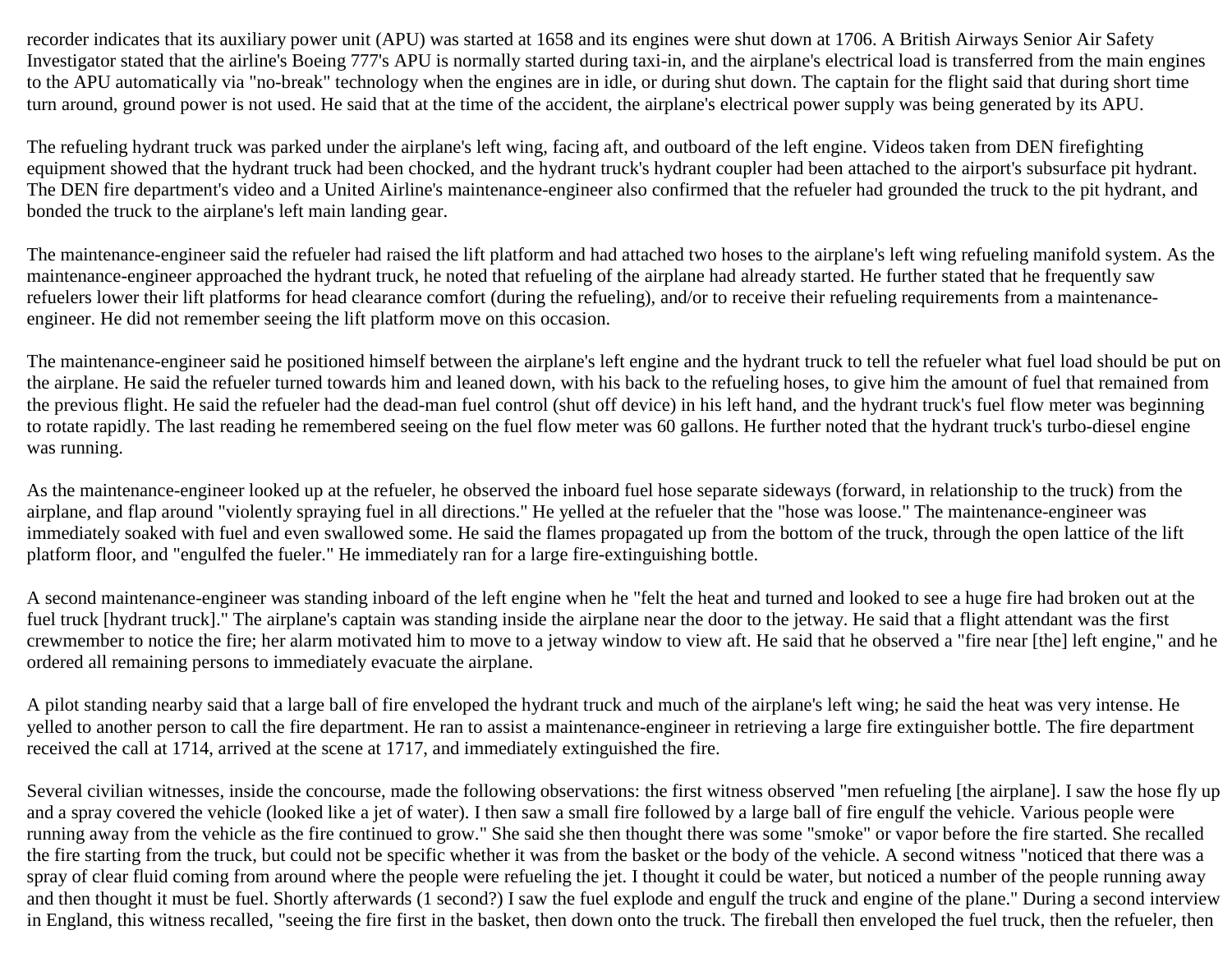up below the wing to the engine with an orange flame."

A third witness said, "I was watching the servicing of British Airlines Flight 2019, when suddenly [I] saw a huge fountain of liquid (presume jet fuel) in the air followed by a huge ball of flame. As they were refueling the aircraft, I would think either the hose ruptured or the coupling failed." A fourth witness said, "I saw a flash, followed by an expanding fireball. After taking cover, it appeared the refueling stand behind [the] port wing was on fire." A fifth witness said, "[the] fire started ground."

Additional witnesses said, "I saw that [the] engine explode, fire was coming from the engine." Another said, "explosion either from the engine or right in front of the engine. The fire was surrounding the engine and wing. The fire was also spreading on the ground." Another said, "I saw what appeared to be smoke coming from the engine whilst the re-fueling truck was re-fueling. There was a sudden flash and the truck [and the] engine was engulfed in flames." Another said, the fire started from the top of the wing and came down. Another said, "I looked up to see flames that looked like they were coming from the engine on the right side. Then it looked like a truck or something behind the engine was also on fire." And one more said, "The left outboard engine was suddenly engulfed in flames. Could see a fuel truck behind this engine. Flame appeared to spread over more of the A.C in the vicinity of the left outboard engine. Fuel was burning on the ground."

According to a British Airways representative, the 26 individuals still on-board the airplane at the time of the accident were evacuated through the jetway without incident.

### PERSONNEL INFORMATION

Aircraft Service International Group (ASIG) hired the refueler on October 14, 1997. ASIG records indicate that he had received training and was qualified to refuel 17 different aircraft for 10 different airlines (he was qualified on the Boeing 777 on April 27, 1999; it was not determined how many Boeing 777s he had actually fueled). He had refueled one previous airplane (a Lufthansa A340-313X), on the afternoon of the accident, using hydrant truck number 9417. He completed that refueling approximately 30 minutes before the accident. At the time of the accident, the refueler was wearing a cotton shirt, and pants made of 65 percent polyester and 35 percent cotton.

The first maintenance-engineer (with 24 years of aviation maintenance experience) said, in a Denver Police Department interview, regarding the ASIG fueler, "He is generally not the one assigned to that plane, I believe." The second maintenance-engineer (with approximately 30 years of aviation maintenance experience) said regarding the fueler, "He wasn't one of the normal guys; I haven't seen him very often."

According to the Denver Police Department, the refueler was 5 feet 11 inches tall, and weighed 160 pounds. The refueler died from his injuries on September 11, 2001. He was 24 years old.

### AIRCRAFT/VEHICLE INFORMATION

#### General Information about the Airplane

The airplane, a Boeing 777-236, was a twin engine, turbofan aircraft with a maximum gross takeoff weight of 590,000 pounds, and was manufactured in 1998. At the time of the accident, there were 359 similar aircraft in use worldwide, of which British Airways operated 44. The airplane's flight deck seats four, and an additional 14 cabin crew positions were located in the cabin area along with seats for a maximum of 267 passengers. Two General Electric Model GE-90 engines powered the airplane with a maximum takeoff thrust at Denver, Colorado, of 90,000 pounds each. The GE-90 engines were suspended by pylons from each wing, and their outer cowling dimension was 13.3 feet in diameter at their greatest point. A representative from British Airways said that at the time of the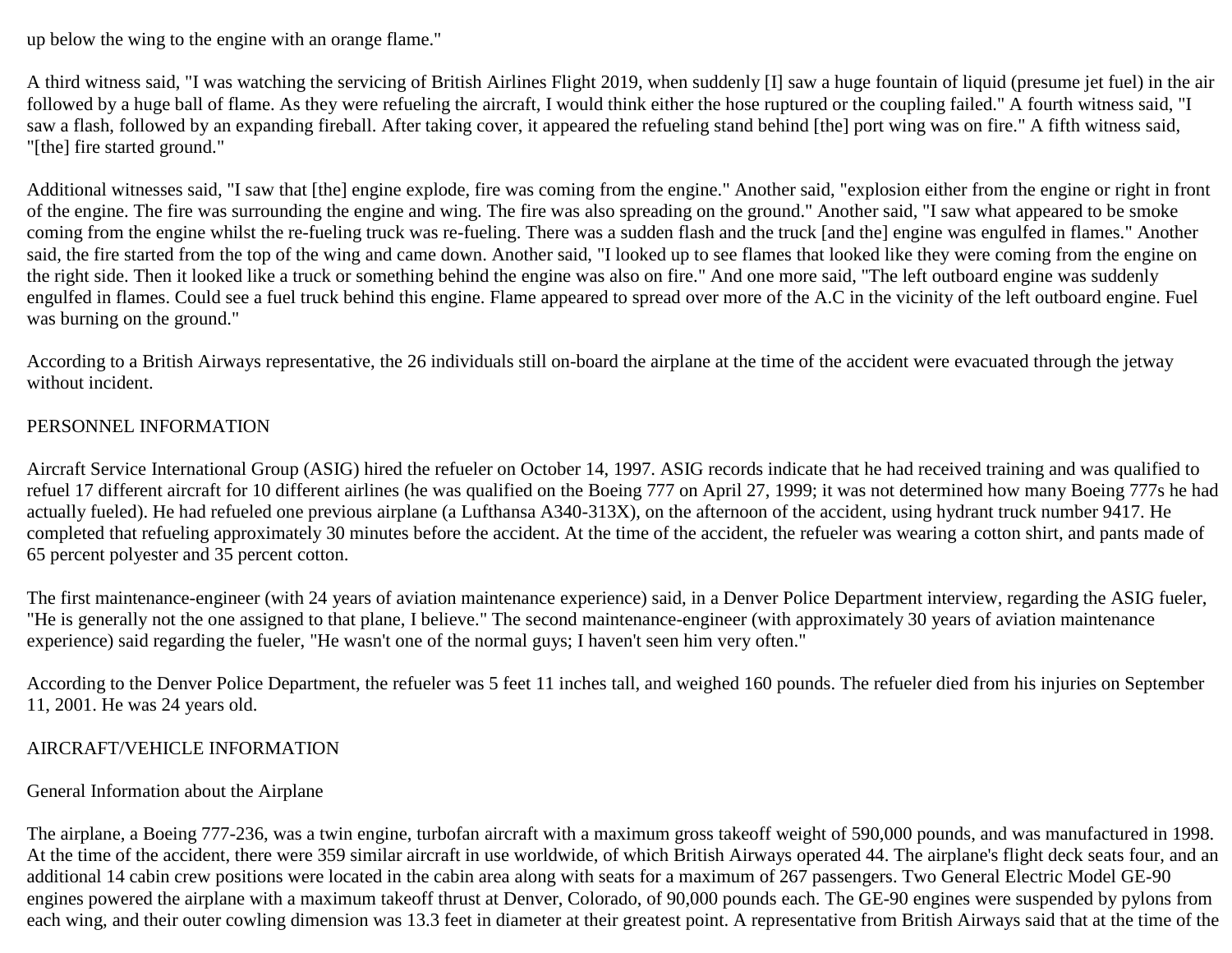accident, the airplane had completed approximately 2,100 cycles, and had approximately 14,000 flight hours. He said that the airplane's records suggest that the airplane had been refueled approximately 2,000 times.

# Airplane's Fuel System

The airplane was equipped with three fuel tanks, with a maximum capacity of 45,200 gallons of fuel. There were two fueling stations, one on the leading edge of each wing. Both stations contained two refueling adapters, but there was only one refueling control panel and it was located at the left wing refueling station.

The under-wing refueling panel was located approximately 43 feet outboard of the centerline of the aircraft, or 64 inches outboard horizontally from the engine. The refueling panel on the Boeing 777 was originally designed to be approximately 50 feet outboard of the centerline (approximately 19 feet from the ground), to place it further from the engine. Because the Boeing 777's wing is one of the highest from the ground in the industry, the original location for the refueling panel would have required refueling-hydrant trucks to be supplementally stabilized with outriggers to meet American National Standards Institute, ANSI/SIA A92.7 (Airline Ground Support Vehicle-Mounted Lift Devices) requirements. To avoid the need for outriggers on refueling-hydrant trucks, the refueling panel was moved 13 feet inboard, to its present location, which is approximately 17 feet 6 inches from the ground.

The airplane's fueling manifold system provide four single-point connections (two on each wing), each equipped with a three-lug adapter ring for attaching the refueling nozzle. The adapter ring geometry is an industry standard specified in MS24484. The adapter rings on the B-777 are made from a copper, nickel, and aluminum alloy (C95500; aluminum-bronze), heat treated for strength enhancement. The adapter rings had a machined shear groove, which was designed to fail in case a refueler drives away with the nozzles still attached to the airplane. The adapter's design was meant to prevent leaks by protecting the airplane's fuel system during a mechanical overload. At the time of the accident, the airplane was equipped with its original refueling adapter rings.

# Ground Fuel Supply and Dispensing

Fuel (aviation Jet A) from Denver International Airport's fuel farm currently flows south towards the three east-west passenger concourses in four 20-inch in diameter pipes at 185 psi (pounds per square inch). Two pipes are on the east side of the concourses, and two are on the west side. One pipe from each pair services the north side of the concourses and the other the south side. Only the east side was in operation on the day of the accident. The distribution pipes that travel parallel to the concourses are 16-inch pipes and narrow down to 14-inch pipes, and have a static pressure of 150 psi. Each airplane-parking gate has a subsurface pit hydrant, which is fed by a 6-inch pipe at 120 psi. During refueling operations, pit hydrant pressure may vary from 80 to 120 psi. Current fuel demands at Denver International Airport require only 4 of their 16 fuel pumps (located at the fuel farm) to move an estimated 1 million gallons of fuel per day. The fuel distribution system is designed to provide uniform pressures at all of the gate pit hydrants and to dissipate fuel pressure surges, which are created by multiple starts and stops of refueling operations.

The hydrant dispenser, mounted on a 1999 Ford F550 chassis (ASIG #9417; total miles on the odometer, 1,024), provided final filtering, metering, and pressure control for fuel entering an airplane. The truck was powered by a 7.3L turbocharged diesel engine. The hydrant dispenser was constructed to reach the Boeing 777 refueling station, which at 17 feet 6 inches is the highest in the commercial aviation fleet. The chassis and cab met standard automotive design criteria. The muffler was located under the passenger's seat, and its tail pipe was directed towards the right side of the cab. The hydrant dispenser, mounted on the truck's rear chassis, met all National Fire Protection Association (NFPA) standards. The lift platform was located directly behind the cab.

The hydrant dispenser's components, including the hydraulically actuated lift platform, filter, valves, meter, and hoses were constructed and assembled at Tampa, Florida during April and May 2001. The completed vehicle was shipped to Denver, Colorado, on May 9, 2001, and went into service on May 22, 2001. The vehicle was inspected daily, and a more extensive inspection was accomplished every 30 days in accordance with the requirements of the Air Transport Association 103 standard. The last 30-day inspection occurred on August 24, 2001.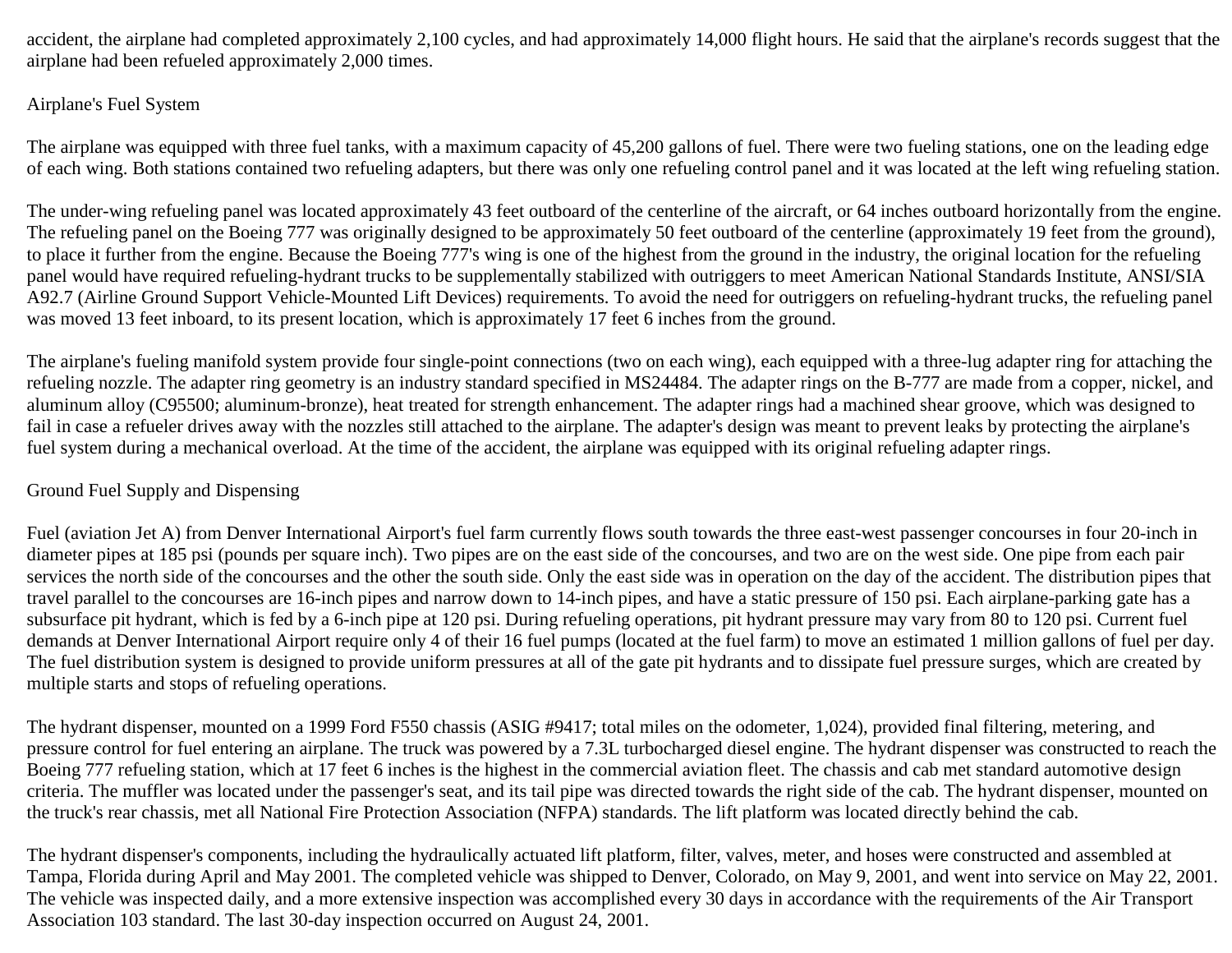The hydrant dispenser was equipped with two vertical cylinder pressure surge protectors, which led to a 250-gallon filter vessel. The dispenser had a maximum rated flow capability of 755 gallons per minute (gpm). The last non-restricted flow test of the hydrant dispenser was on August 24, 2001, and had a maximum flow of 540 gpm, with a nozzle pressure of 38 psi. Down stream from the filter was a Jac-Riser hose assembly, which provided the flexibility needed for the 4 foot by 7 foot lift platform to move up and down. The lift platform had two swivel fuel manifolds that delivered pressurized fuel to two 10-foot long Goodyear Wingcraft 2 1/2-inch (inner diameter) aircraft fueling hoses (type c, grade 2). According to representatives of the BF Goodrich Company, the hoses met or exceeded the requirements of American Petroleum Institute no. 1529 and National Fire Protection Association no. 407 specifications. The hydrant dispenser, including all hoses, valves, and filter vessel, had an estimated static fuel capacity of 400 gallons.

The two hoses were equipped with nozzles and ferrules in March 2001. These hoses had a strength test rating of 20,000 pounds and were strength test rated (ferrule to ferrule) at approximately 1,600 to 1,800 pounds. Their outer covers were electrically semi-conductive. The assembled hoses were hydrostatically tested to 200 percent (600 psi) of their maximum 300 psi operating limit. Each hose weighed 17.2 pounds (1.72 pounds/foot), and contained 17.1 pounds (.255 gallons/foot; 6.7 pounds/gallon) of fuel. Each nozzle and hardware weighed 15.5 pounds, which brought the total operating weight of each hose to approximately 50 pounds.

#### Ground Refueler Controls and Refueling Procedures

According to a United Airlines Fuel Technical Services Senior Staff Engineer, when positioning a hydrant dispenser truck next to a Boeing 777, it is important to orient the truck in such a way as to maximize the available hose length. This is done by making sure that the lift platform's refueling manifolds are located directly under the airplane's refueling panel and that the airplane's refueling panel is located inside the parameters of the lift platform, i.e., inside the lift platform's railing. Additionally, he said, correct truck positioning would minimize the possibility of the refueling hose hooking on something.

The United Airlines refueling instructor said that he teaches the refuelers to "lift the platform as close as they can to the airplane's wing. Do this because the hose and nozzle are so heavy, that to reach higher than your head is very difficult." He said that he teaches them to "always lower the platform some (12 to 36 inches), before initiating fuel flow…for physical comfort reasons."

The refueler controlled the fuel flow with a dead-man switch, which needed to be held continuously open for fuel to flow. The compressed air lines, which come from the switch, activated three valves. The first valve was an on-off valve located on the subsurface pit hydrant. The second valve was the coupler valve, that connected the hydrant dispenser to the pit hydrant. The coupler valve provided both shutoff and pressure control functions. The normal fuel pressure differential (pressure drop), from the pit hydrant through the hydrant dispenser to the nozzles, was 60 to 80 psi. The third valve was an inline valve, located down stream from the filter, and it was also a combination valve which controlled on-off flow as well as fuel pressure. The control valves could be set to deliver a maximum fuel pressure of 50 psi at the nozzles [The Boeing pressure refueling guide cautions refuelers to not use more than 55 psi, because using more than this pressure could cause damage to the airplane's refueling system components]. The three valves opened sequentially, and each took 18 to 24 seconds to activate. Stabilized fuel flow is normally achieved through the whole hydrant dispenser system in 1 to 1.5 minutes.

At the beginning of each refueling, the stabilized flow rate is approximately 500 to 540 gpm, decreasing to an estimated 200 gpm as the airplane's tanks fill. The hydrant dispenser valves are capable of closing in 3 to 5 seconds. The industry standard allows up to a 5 percent overrun of the established flow rate to perform an emergency shut down.

During normal refueling operations, the truck's engine is left running to provide compressed air and hydraulic pressure for the lift platform.

# METEOROLOGICAL INFORMATION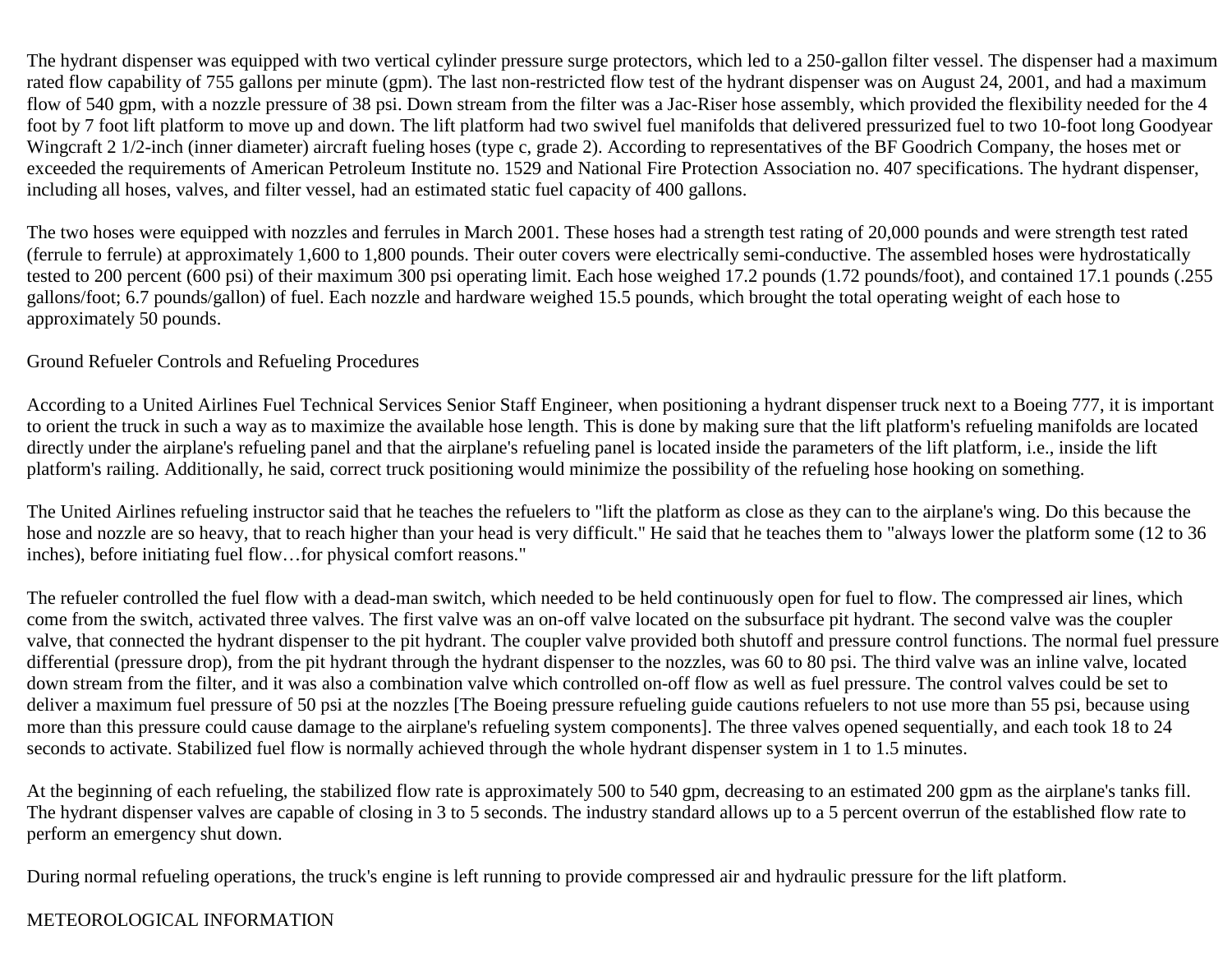At 1720, the weather conditions at Denver International Airport (elevation 5,431 feet), were as follows: wind from the southwest at 12 miles per hour (mph), gusts to 16 mph; temperature 85 degrees Fahrenheit; relative humidity 26 percent; runway 17L surface temperature 104 degrees Fahrenheit. The estimated high temperature for the day was 89 degrees Fahrenheit, at 1500.

## WRECKAGE AND IMPACT INFORMATION

The airplane was found parked on the ramp at Gate A-37, on a heading of 175 degrees. The hydrant dispenser truck was under the left wing, facing aft. Damage to the airplane was limited to thermal damage to the lower composite leading edge panels, the refueling control panel, outboard portions of the left engine fan cowl and thrust reverser. The hydrant truck received more fire damage on its right side (the wind was from left to right), burning tires, hoses, and damaging many other components. The engine compartment was only lightly sooted in a few places. The exhaust pipe, leading to the muffler was discolored; it was caramel in color.

The hydrant dispenser system's fuel flow meter read 176 gallons. The refueling lift platform's two swivel fuel manifolds were located on the 4-foot wide right side of the lift platform. The hose attached to the upper manifold was found still attached to the airplane's outboard refueling adapter. The hose attached to the lower swivel fuel manifold had separated from the airplane's inboard refueling adapter ring, and was found dangling over the front upper railing of the lift platform between the truck's cab and the elevated lift platform. The three lugs from the airplane's refueling adapter ring were found separated and located inside the fuel hose nozzle's locking collar. The nozzle's locking collar displayed three equally spaced deformations that matched the lugs from the adapter ring.

# TESTS AND RESEARCH

Beginning September 10, 2001, both the failed refueling inboard adapter ring and its adjacent outboard adapter ring were examined at the Boeing Company in Renton, Washington, under the supervision of an NTSB investigator. One of the first tests performed was the axial loading of the adjacent (outboard) refueling adapter. The test was stopped after one of its three lugs failed at 9,616 pounds. Additional test results on both adapter rings included the following: Both adapter rings chemical compositions, ultimate tensile strengths, and hardness values all were found to be within specification limits. Macroscopically, there was no visible evidence of pre-existing damage to any of the failed (accident) lugs. The cadmium plating was removed from all parts of both rings, and a fluorescent penetrant inspection of the parts revealed no anomalies (flaws or cracks). The failed adapter ring's six attachment flanges were found to be "slightly" bent up 0.005 to 0.002 inches.

Boeing Materials Technology's (BMT) engineering report states: "Optical and scanning electron microscopy confirmed the three fractures on part 1 [failed adapter ring] initiated and propagated by ductile separation. No indications of slow growth crack mechanisms or corrosion were observed." NTSB metallurgists reviewed the complete reports.

The original Boeing engineering drawing for the adapter rings, Sweeney Drawing C56-2510 revision E, dated 14 June 1993, specifies that the adapter rings shall be made from an aluminum-bronze heat treated material (C95500 per Federal Specification QQ-C-390B). A Boeing representative stated that QQ-C-390B requires that C95500 meet compositional and mechanical requirements only, and not all metallurgical characteristics, i.e., stress-strain curves, microstructure, nor phase ratios, must be identical.

For example, the stress-strain curves of the accident adapter ring and its adjacent adapter ring did vary in profile. According to a metallurgist with the National Transportation Safety Board: "Although exhibiting the same features, the detailed shapes of stress strain curves are affected by many factors, including alloy, temperature, test machine setup and operation, microstructure, and other factors."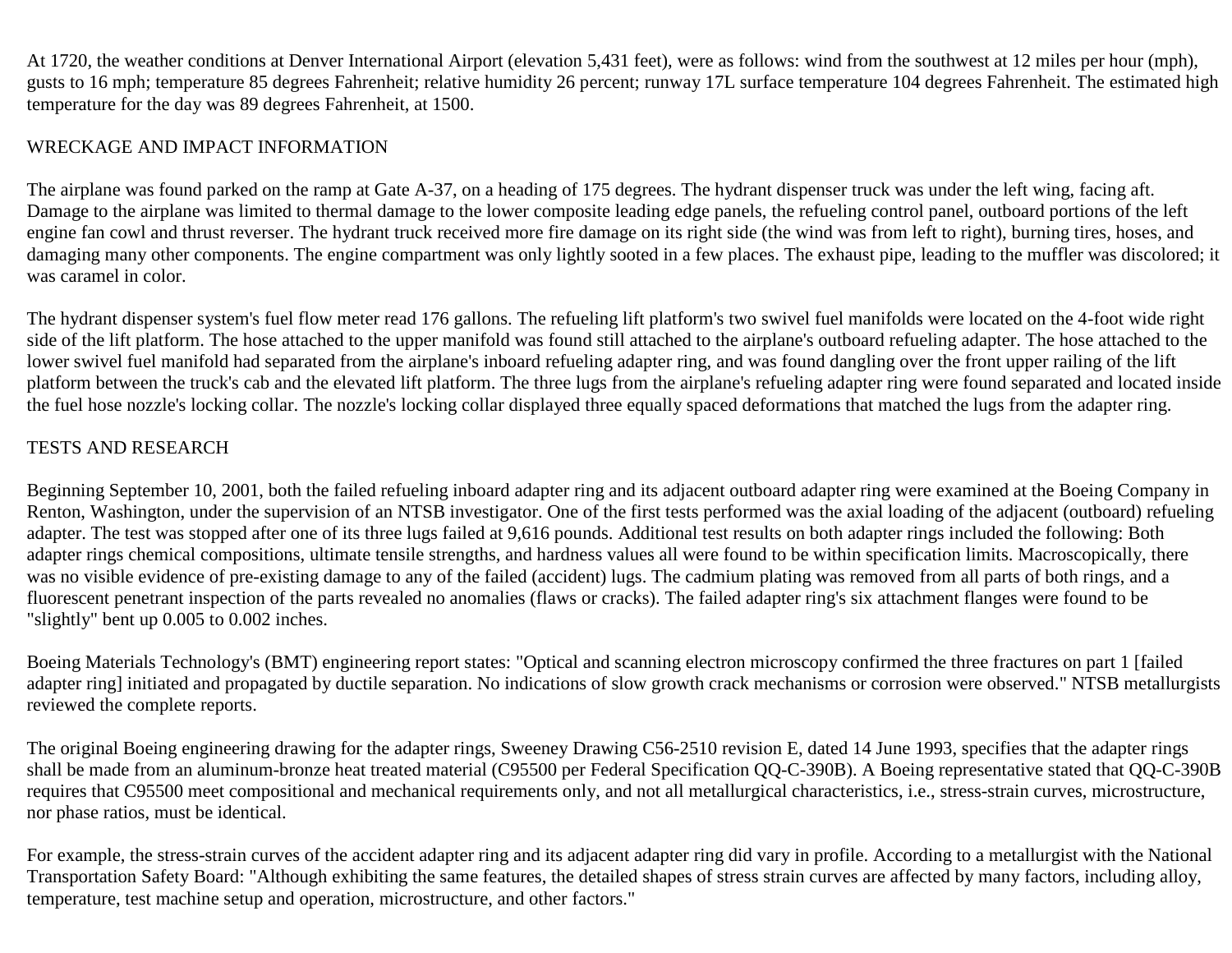Additionally, the BMT engineering report states that the inboard and outboard adapter rings were observed metallographically to have a different subgrain structure. The inboard adapter was composed of beta phase grains outlined with a light-etching, copper-rich alpha phase; whereas, the outboard adapter was predominately beta phase without the grain boundary outlining alpha phase.

The United Kingdom's Air Accidents Investigation Branch (AAIB) investigator, who attended the initial BMT laboratory studies stated, "the failure surfaces of the 'sister' adaptor ring were examined under an optical microscope and were visibly different in surface texture [microstructure] to those of the fracture surfaces from the 'accident' adaptor ring. The actual fracture characteristics and angles were very similar between the 'sister' ring and the 'accident' ring."

The American Society for Metals (ASM) reference book, ASM Specialty Handbook: Copper and Copper Alloys, describes C95500 microstructure as follows:

"As-cast or annealed structures consist of alpha crystals plus kappa precipitates. Small quantities of metastable beta may exist. Heat-treated structures consist of tempered beta martensite with very fine reprecipitated alpha needles and kappa precipitates. Some undissolved equiaxed alpha crystals may be evident, depending on the actual composition and thermal history."

Engineering Systems, Inc. (ESI), a firm contracted by ASIG, also examined the two adapter rings. ESI reported that both adapter rings met chemical analysis, hardness testing, and ultimate strength requirements for Federal Specifications QQ-C-390B and the ASTM specifications. They did find an "overall markedly different appearance between the microstructure of the material from the inboard (Part 1) and outboard (Part 2) refueling flanges." They described the microstructure of the inboard adapter as "a well defined grain structure of martensitic beta phase outlined by distinct boundaries of alpha phase." They described the outboard adapter's microstructure as "exclusively a martensitic beta phase." ESI said "the presence of alpha phase grain boundaries indicates that the inboard refueling flange was either not heat treated or heat treated at too low of a temperature, too short a time or not quenched properly."

BMT performed several follow-up tests with material from the inboard adapter, the outboard adapter, and C95500 plate material, under Safety Board supervision. They heated samples from the inboard adapter and plate material to "erase" the effects of any previous heat-treating, which resulted in as-cast conditioning of the samples. They re-heat treated them using ASTM B 148-93 (C95500 compositional and mechanical requirements subsequent to QQ-C-390B) suggested heat treatment procedures, plus several variations. According to BMT, these experiments demonstrated that "there are a substantial number of microstructures that can result from the different heat treatment parameters and chemical compositions allowed per QQ-C-390B [and subsequent ASTM B 148-93]. Equilibrium and metastable phase diagrams further show the complexity of C95500. The as-received part 1 [failed adapter] microstructure can likely be produced only by a very similar composition and heat treatment." Additionally, BMT stated that these tests verified that the as-received inboard adapter was a product of heat treatment.

BMT cut two notched flat test coupons from each adapter ring to evaluate ultimate and yield strength properties. They demonstrated that the ultimate tensile strength of all four samples exceeded the requirements of QQ-C-390B. Although BMT initially reported yield strength values for the samples, BMT later stated that these values were not reliable. According to Boeing representatives, "Due to the limited material available and resulting small test coupons, the yield strength [and elongation measurements] of the adapter could not be reliably determined."

ESI acquired a copy of BMT's original yield strength test results; they were 51.5 and 52.7 ksi for Part 1, and 77.8 and 71.9 ksi for Part 2. According to reports written by ESI and submitted to the Safety Board, the ESI reports stated that the failed adapter ring yield strength results were below the QQ-C-390B required specification of 60 ksi. They further stated that "the ASTM specifications define the yield strength as the stress producing an elongation under load of 0.5 percent. Using the stress-strain curves from the BMT tensile tests, the yield strengths were recalculated to be 33.8 ksi for specimen 1A and 32.9 ksi for specimen 1B. These yield strengths are significantly below the mechanical requirements specified by the ASTM standard."

BMT's yield strength testing procedures followed American Society for Testing Materials (ASTM) publication E8-03 guidelines. The four notched flat test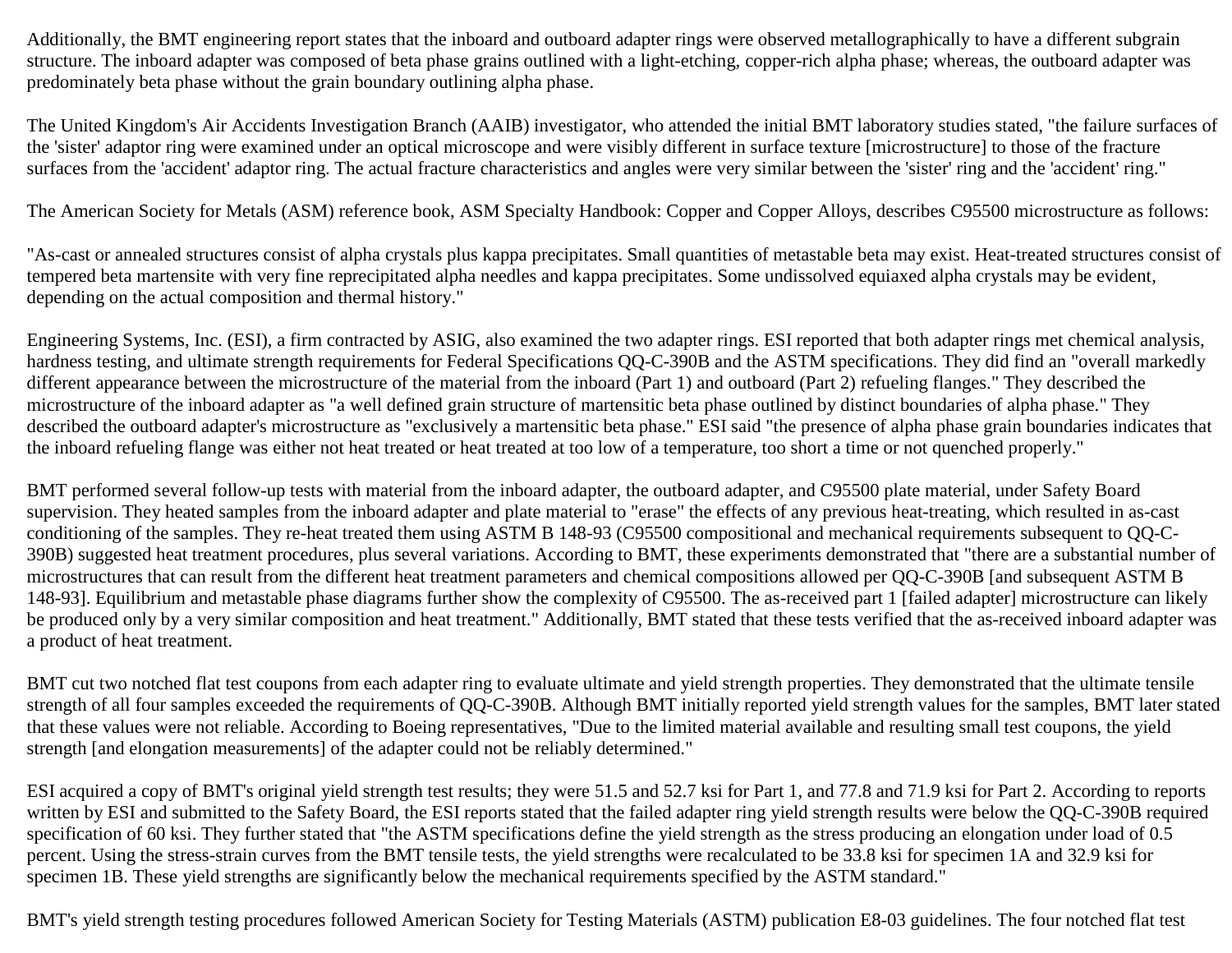coupons did not meet the size or shape recommended in E8-03, because of the limited material available in the adapter rings. A BMT metallurgist said that resultant shape of the test coupons required that a stress concentration factor (Kt) of 1.2 be assigned. Additionally, BMT used the offset 0.2 percent method in determining yield strength, because this followed the ASTM E8-03, section 7.7.1, note 28, recommended referee method. A BMT representative said "the measured properties of such specimens [from the accident adapter ring] will differ from properties measured in a standard specimen by some factor X. X will not necessarily be equal to Kt but will likely fall between 1.0 and Kt. Therefore it would not be appropriate to simply multiply measured properties by Kt before comparing to reference standards. The exact Kts for the accident specimens were never calculated. A Boeing representative said: "Although the exact heat treat lot of the [accident] adapter ring material was not established, a review of production records for the adapters found that all candidate lots had a yield strength in excess of the specification requirements." Safety Board metallurgists reviewed BMT's data and reports.

Boeing stated that the airplane's fueling manifold system was designed for 120 psi working pressure, 240-psi proof pressure and 360 psi burst pressure. Deformations in aircraft refueling manifold systems have been noted at 150 to 180 psi. Boeing published a refueling pressure limit of 50 psi; however, Boeing stated that momentary fuel pressure surges of 80 to 100 psi are common during refueling. Boeing calculated that if direct fuel pressure were to cause the failure, a fuel pressure of approximately 1,360 psi would be required to generate the 9,616 pounds of force required to fail the lugs.

No material deformations were identified within the airplane's fueling manifold system.

The airplane's refueling manifold port, with adapter ring, was designed with a 12.5-degree forward orientation from vertical. BMT performed vertical pull tests on new production refueling adapters. Their test results were consistent with the circumstance that, collectively, the three nozzle attachment lugs can support an excess of 10,000 pounds. At the request of the NTSB, BMT laboratory calculated the adapter ring lug load capability for cases in which loads were applied from 0 to 90 degrees measured from the nozzle centerline. The testing load was applied 20 inches below the adapter lug plane to accommodate the refueling nozzle, its ferrules, and the rigidity of the hose. Calculations from these tests indicated that the adapter ring's weight bearing capability dropped-off as the off center angle increased. The results of the calculations were checked against tests conducted at 0 and 90 degrees with agreement. At 30 degrees of load application, all nozzle attachment variations failed below 1,000 pounds of load.

The relative position of the hydrant dispenser truck and its lift platform to the airplane's refueling panel was derived from two studies that were conducted subsequent to the accident. These two studies were reviewed by Safety Board investigators, and consisted of the following:

(1) A photogrammetric study, by Engineering Systems Inc. (contracted by ASIG), using all available photographs was performed, which positioned the hydrant dispenser truck to the airplane. Their report, dated September 19, 2002, gave a precise depiction of the airplane's left wing fueling control panel relative to the refueler's lift platform. This study indicates that the inboard refueling point was outside of the railing, on the left side of the lift platform, and just forward of the aft terminus of the lift platform.

(2) Photogrammetric work by Boeing indicates that the bottom of the lift platform, at the time of the accident, was 91 inches above the ground. The floor construction material was approximately 3 inches thick, add the 91 inches (total of 94 inches) and the lift platform floor would have been approximately 9 feet 8 inches below the refueling control panel. This study also documented the top of the railing of the lift platform, which was 135.2 inches above the ground (or 75 inches below the refueling panel).

The distance of the floor of the lift platform from the refueling panel was additionally documented from still pictures which were made from a Denver Fire Department video camera which was mounted on its lead fire truck. These pictures show an ASIG employee, along with a Denver fireman, climbing a ladder to enter the lift platform after the fire was put out. The 6 foot 1 inch tall employee is shown standing on the lift platform's middle railing (23 inches above the floor) and reaching up to disconnect the outboard refueling hose. The 6 foot 4 inch tall fireman (with boots and hat on) is seen bracing the employee with his hands; the top of his hat is shown to be level with the ASIG employee's heart. A Safety Board review of the pictures revealed that the distance from the ASIG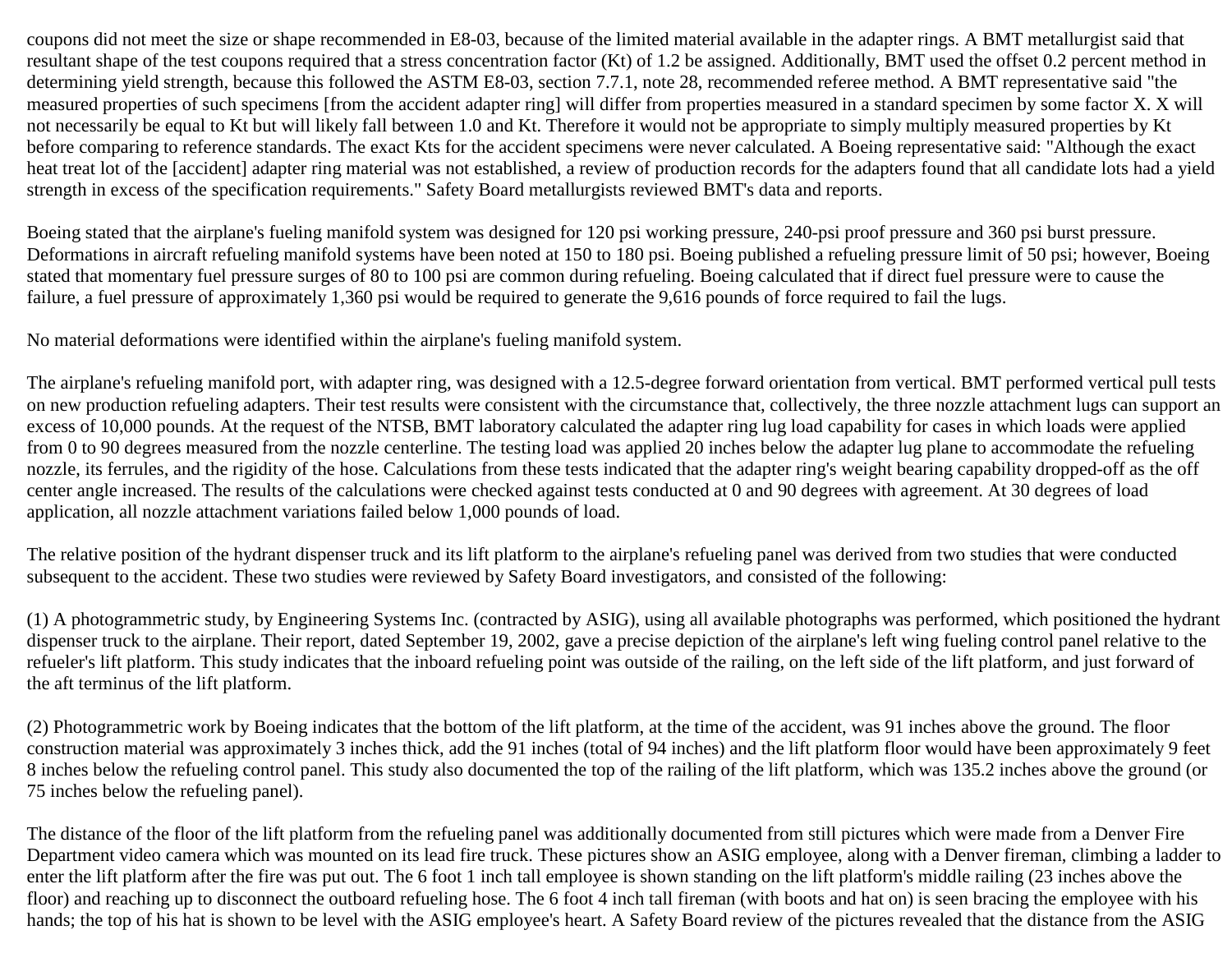employee's heart to the top of his head was approximately 18 inches, and his head was between 20 to 22 inches below the refueling panel. These numbers add up to 9 feet 8 inches, and approximately replicates the Boeing study.

Due to the refueler's height (5 feet 11 inches), and the weight of the refueling equipment, these studies provide data that is consistent with the refueler positioning the platform closer to the airplane while attaching the nozzles and then lowered the platform to the position it was found in after he connected the refueling nozzles to the airplane's refueling adapters.

A white mark, triangular in shape (approximately 115 degrees), was found by ESI on the inboard (accident) refueling hose. A Federal Aviation Administration (FAA) Inspector, from Tampa, Florida (the refueling truck had been moved to Tampa International Airport), along with ASIG personnel, reattached the refueling hose to its original refueling manifold, in March 2003. The team determined that when the rubber hose was reattached, the white mark was located 73 inches from the hose's attachment to the lower swivel manifold, and the white mark was approximately 8 inches short of aligning with the lift platform's left forward protective corner bumper (approximately 81 inches). The FAA Inspector stated that the marking was "consistent with the general shape of the bumper." Subsequently, he had the bumper removed from the lift platform's railing. He stated the following: "The marking was consistent with [the] area around the bottom of the cushion in dimension and thickness. When the cushion was minimally distorted by hand, the bottom area was consistent with the mark on the hose assembly."

At the NTSB's request, The Goodyear Tire & Rubber Company performed a stretch analysis test on an exemplar refueling hose. They determined that approximately 380 pounds of force (11.6 percent stretch) was required to stretch the 69 inches of rubber hose (minus ferrules) 8 inches.

The photogrammetric studies provided the point in space where the left forward railing's corner was (in relation to the airplane) and the point in space where the 20 inch extended adapter centerline was at the time of the accident. Graphic, geometric calculations were produced by the NTSB. The calculated angle (from the lift platform's left forward railing corner (with protruding protective guard) to the adapter's extended centerline) indicate that an approximate 52 degree off-axis load would have been applied to the adapter ring if the lift platform had been lowered. At this angle, the adapter ring lug's failure limits would have been between 350 and 700 pounds of load. This calculated load would have increased an unknown amount during the pressurization of the refueling hose, with the commencement of refueling.

Subsequent to this accident, another study was performed by Dukes Transportation Services, Inc. (a maker of aircraft refueling hydrant trucks) for Exxon-Mobil and American Airlines. They attached an electronic "fish-scale (rated to 5,000 pounds)" vertically to two differently designed hydrant trucks, which were designed to service B-777 aircraft. The refueling lift platforms were slowly lowered until the suspended scale supported all of the platform weight. Several test variations were performed, and the results were consistently between 1,000 and 1,200 pounds (without fuel in the hoses or their manifolds). The Safety Board received a copy of the test results, which are included as attachments to this report.

The Safety Board requested the assistance of Wright-Patterson Air Force Base's Materials Integrity Branch in Ohio, to determine if they could attribute the white angular mark found on the fuel hose to the white plastic bumper from the lift platform railing by means of microscope based Fourier Transform Infrared spectrometry and micro X-Ray Fluorescence. The lead investigator for the laboratory said, after looking at the hose and the original photographs, that "the contact mark observed was not as pronounced as that shown in the submitted figures [photographs]." The hose had been shipped several times (unprotected), before it arrived at the laboratory.

The June 5, 2003, Materials Integrity Branch laboratory report states that "no evidence was identified to indicate the specified contact mark was formed due to contact with the bumper." The report further states that "contact may have occurred without leaving any evidence (i.e., material transfer or abrasion). This last possibility is made more plausible by the relative toughness and abrasion resistance of the bumper material."